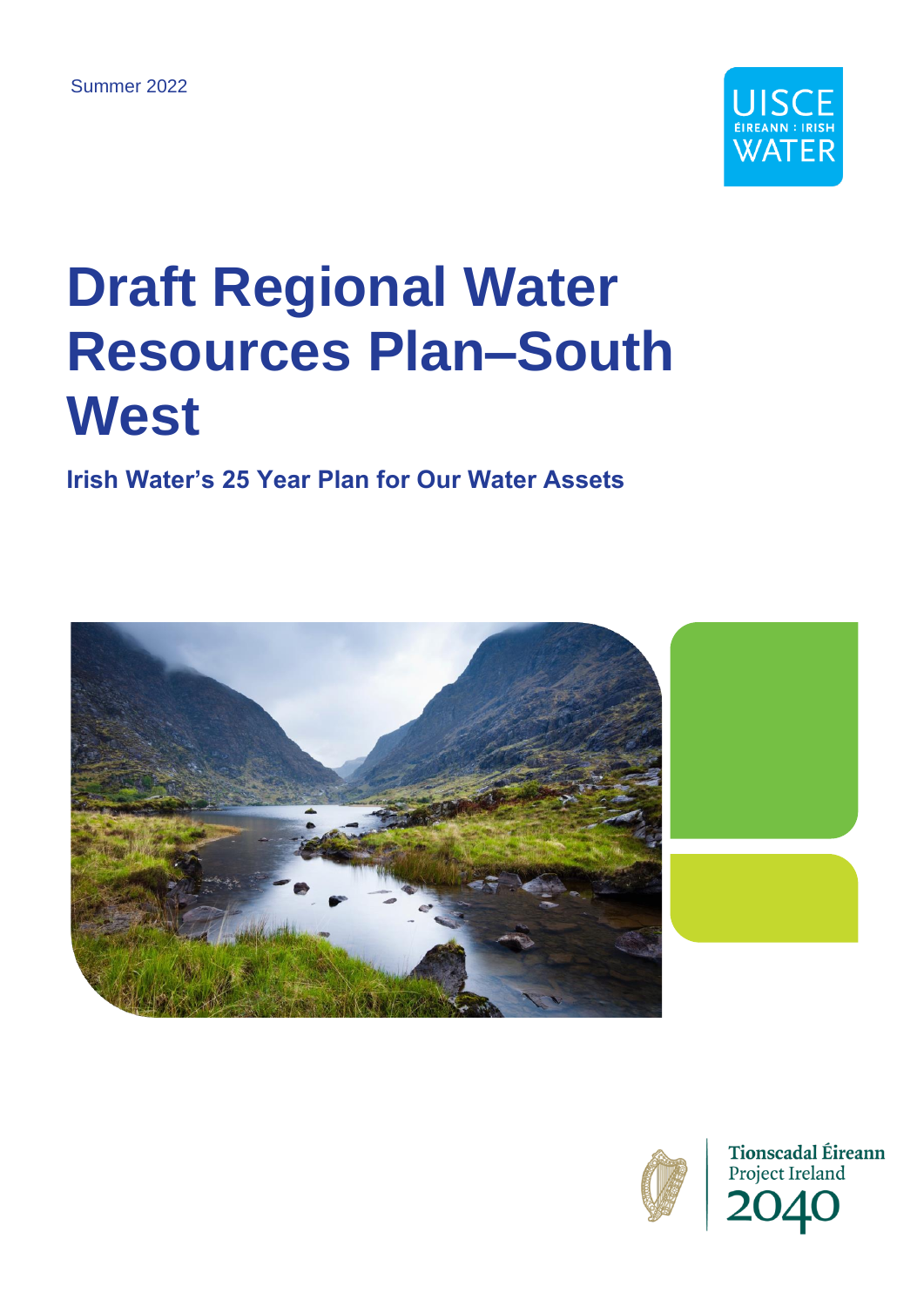# **Jacobs**

Data disclaimer: This document uses best available data at time of writing. Some sources may have been updated in the interim period. As data relating to population forecasts and trends are based on information gathered before the Covid-19 pandemic, monitoring and feedback will be used to capture any updates. The National Water Resources Plan will also align to relevant updates in applicable policy.

Baseline data included in the draft RWRP-SW has been incorporated from numerous sources including but not limited to; National Planning Framework, Central Statistics Office, Regional Spatial and Economic Strategies, Local Authority data sets, Regional Assembly data sets and Irish Water data sets. Data sources will be detailed in the relevant sections of the draft RWRP-SW. 2019 was selected as the base year to align with the planning period (2019-2025) of the NWRP.

Copyright © Ordnance Survey Ireland. Licence number EN 0094521.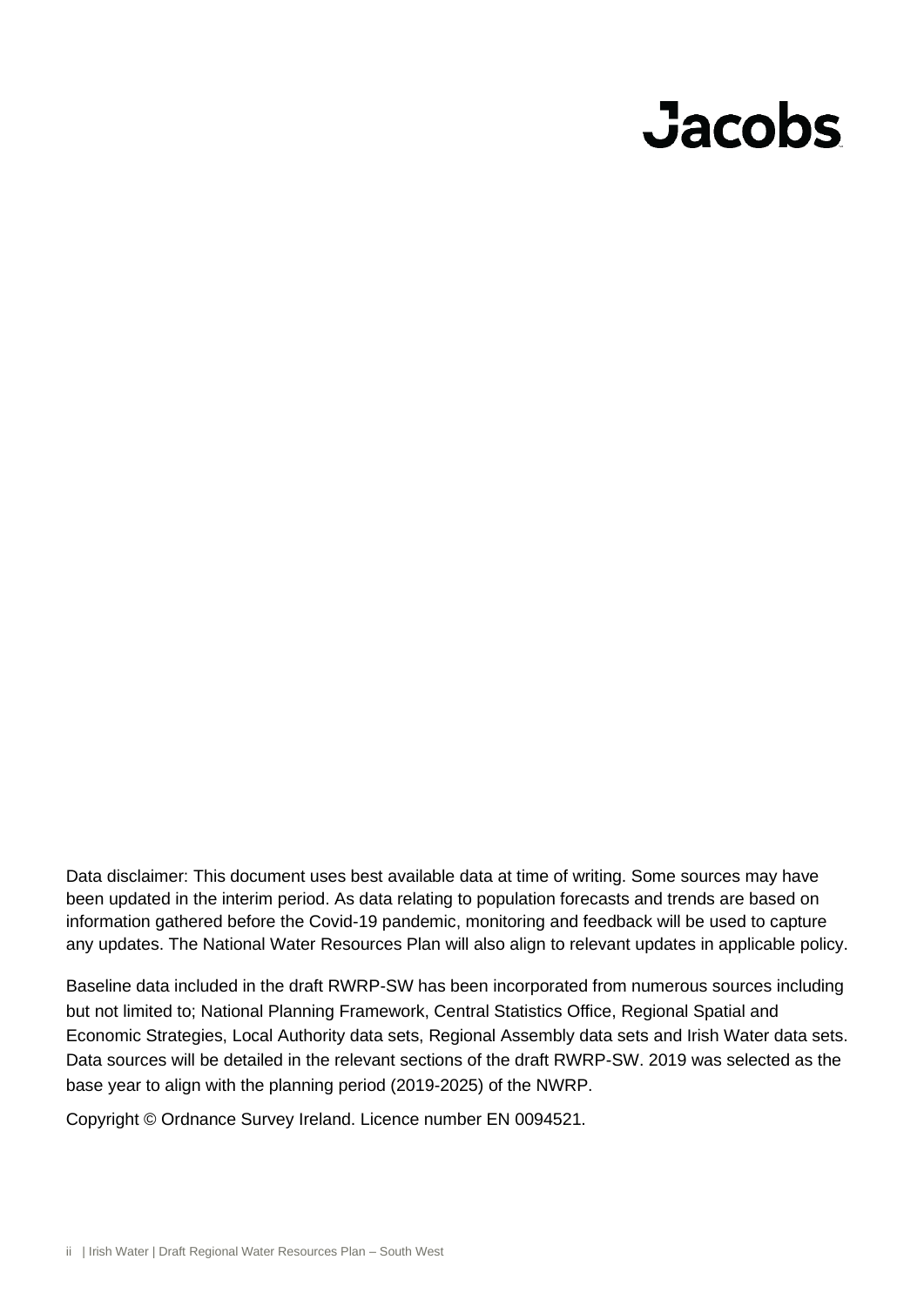#### **Table of Contents**

| 1 | <b>Planning Context</b>                                           | 1              |
|---|-------------------------------------------------------------------|----------------|
|   | 1.1 Introduction                                                  | $\overline{2}$ |
|   | 1.2 Who We Are                                                    | 3              |
|   | 1.3 Water Supply in the South West Region                         | 3              |
|   | 1.4 Development of the National Water Resources Plan              | 4              |
|   | 1.5 RWRP-SW                                                       | $\overline{7}$ |
|   | 1.6 Scoping and Screening for the South West Region               | 8              |
|   | 1.7 Study Areas                                                   | 8              |
|   | 1.8 Overview of Draft RWRP-SW                                     | 9              |
|   | 1.9 Strategic Environmental Assessment and Appropriate Assessment | 10             |
|   | 1.10 Summary of Policy                                            | 11             |
|   | 1.11 Stakeholder Engagement and Consultation on the draft RWRP    | 11             |
|   | 1.12 Baseline Data                                                | 11             |
|   | 1.13 Summary                                                      | 14             |
|   | 1.14 References                                                   | 14             |
| 2 | <b>South West Region</b>                                          | 15             |
|   | 2.1 Introduction                                                  | 16             |
|   | 2.1.1 Regional Overview                                           | 16             |
|   | 2.1.2 Study Areas in the RWRP-SW                                  | 17             |
|   | 2.2 Growth and Development                                        | 18             |
|   | 2.2.1 Current Population                                          | 18             |
|   | 2.2.2 Growth and Economic Development Policies                    | 19             |
|   | 2.2.3 Population Forecasts in the draft RWRP-SW                   | 21             |
|   | 2.2.4 Tourism and Recreation                                      | 23             |
|   | 2.2.5 Impact of the Covid-19 Pandemic                             | 24             |
|   | 2.3 Natural Resources                                             | 24             |
|   | 2.3.1 Geology                                                     | 25             |
|   | 2.3.2 Groundwater Aquifers                                        | 26             |
|   | 2.3.3 Surface Water Systems                                       | 28             |
|   | 2.3.4 Groundwater - Surface Water Interaction                     | 30             |
|   | 2.3.5 WFD Ecological Status of Waterbodies                        | 31             |
|   | 2.3.6 WFD 'Risk Status' of Water Bodies and Associated Pressures  | 35             |
|   | 2.3.7 Abstraction Pressures                                       | 37             |
|   | 2.3.8 Designated Sites in the RWRP South West Region              | 40             |
|   | 2.3.9 Opportunities for Protection, Restoration and Enhancement   | 42             |
|   | 2.4 Water Supply                                                  | 44             |
|   | 2.4.1 Rainfall                                                    | 44             |
|   | 2.4.2 Drought                                                     | 46             |
|   | 2.4.3 Flood Risk                                                  | 48             |
|   | 2.4.4 Water Supply Systems                                        | 50             |
|   | 2.4.5 Climate Change                                              | 51             |
|   | 2.5 Summary                                                       | 57             |
|   | 2.6 References                                                    | 59             |
|   |                                                                   |                |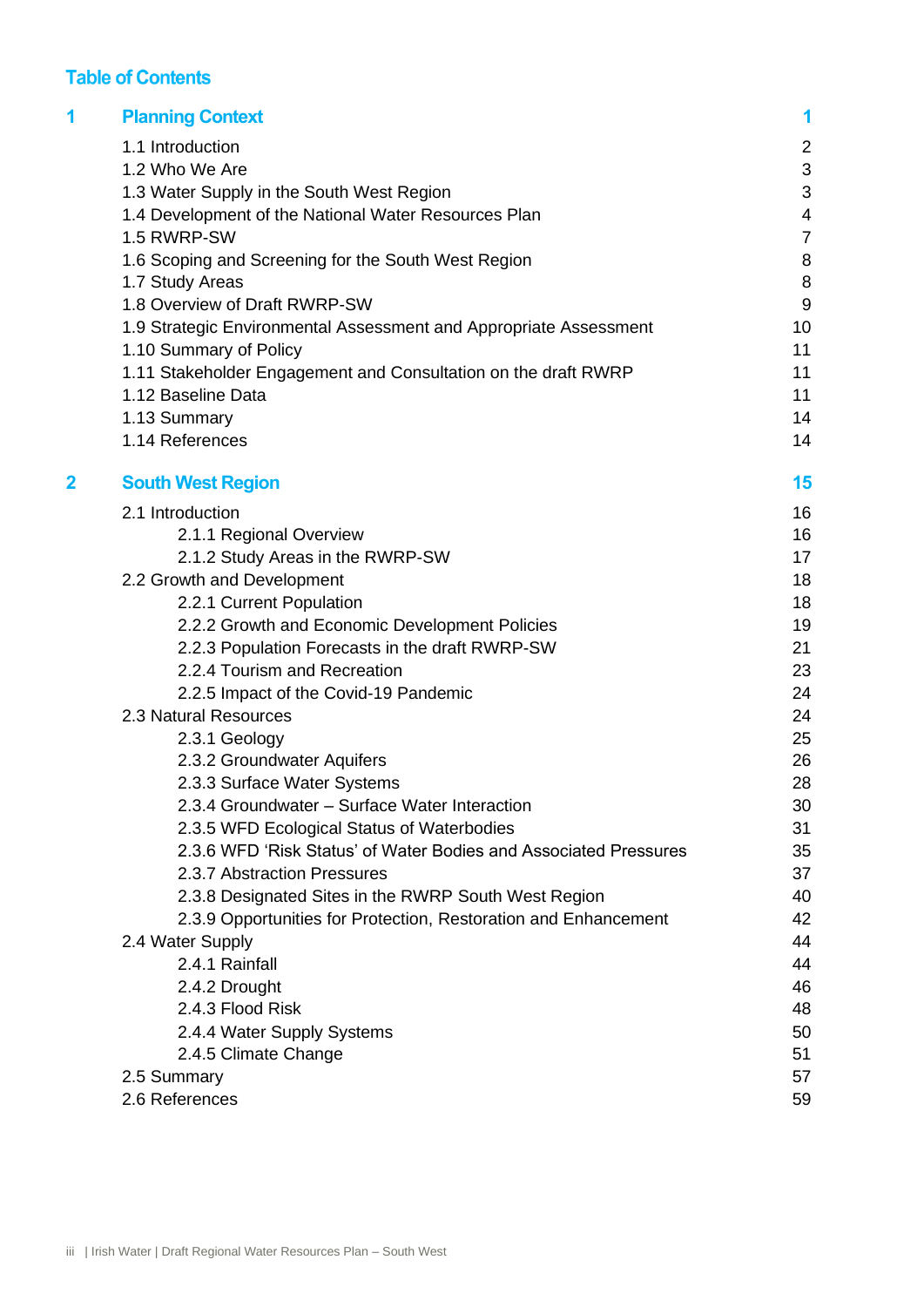| 3 | <b>Regional Needs</b>                                             | 61  |
|---|-------------------------------------------------------------------|-----|
|   | 3.1 Introduction                                                  | 62  |
|   | 3.2 Water Quantity                                                | 65  |
|   | 3.2.1 Introduction                                                | 65  |
|   | 3.2.2 Current Water Supply                                        | 69  |
|   | 3.2.3 Hydrological Yield                                          | 72  |
|   | 3.2.4 Current and Future WAFU                                     | 74  |
|   | 3.2.5 Current Demand                                              | 77  |
|   | 3.2.6 Demand Forecast                                             | 79  |
|   | 3.2.7 Supply and Demand Balance                                   | 86  |
|   | 3.2.8 Summary                                                     | 94  |
|   | 3.3 Water Quality                                                 | 95  |
|   | 3.3.1 Water Quality Compliance                                    | 97  |
|   | 3.3.2 Barrier Assessment - DWSP Approach                          | 98  |
|   | 3.3.3 Barrier Assessment - Summary                                | 99  |
|   | 3.4 Water Supply Reliability                                      | 101 |
|   | 3.5 Water Supply Sustainability                                   | 102 |
|   | 3.6 Summary                                                       | 105 |
|   | 3.7 References                                                    | 106 |
| 4 | <b>Current Status of Infrastructure</b>                           | 107 |
|   | 4.1 Introduction                                                  | 108 |
|   | 4.2 National Investment Programmes                                | 108 |
|   | 4.3 Progress in the South West Region                             | 109 |
|   | 4.3.1 National Investment Programmes within the South West Region | 109 |
|   | 4.3.2 Identification of Critical Infrastructure Projects          | 110 |
|   | 4.3.3 Completed Critical Infrastructure Projects                  | 110 |
|   | 4.3.4 In-Flight Critical Infrastructure Projects                  | 112 |
|   | 4.4 Summary                                                       | 113 |
|   | 4.5 Conclusions                                                   | 113 |
|   | 4.6 References                                                    | 114 |

#### **5 Solutions – Our Approach 115**

5.1 Introduction 116 5.2 Lose Less: Leakage Reduction 117 5.2.1 Three Step Reduction 118 5.2.2 Leakage Targets and Demand Forecasting 120 5.2.3 Challenges in Meeting Leakage Reduction Targets 121 5.2.4 Leakage Reduction in Cork City 122 5.3 Use Less: Water Conservation 123 5.4 Supply Smarter 128 5.5 Summary 129 5.6 References 130

| <b>Option Development</b>        | 131 |
|----------------------------------|-----|
| 6.1 Introduction                 | 132 |
| 6.1.1 Option Scale               | 132 |
| 6.1.2 Option Development Process | 137 |
| 6.1.3 Unconstrained Options      | 137 |
| 6.2 Option Screening             | 140 |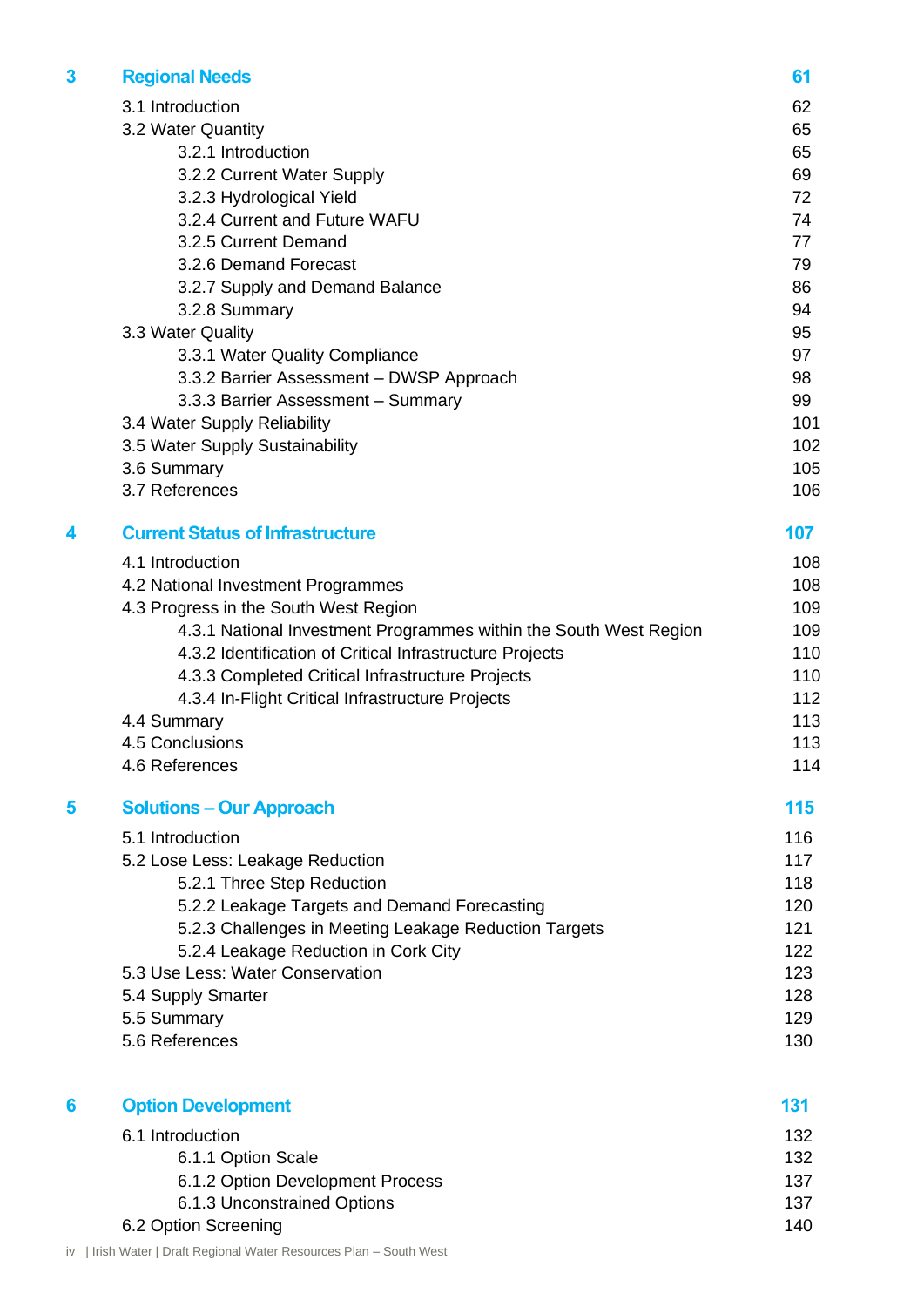|   |     | 6.2.1 Coarse Screening                                                               | 140 |
|---|-----|--------------------------------------------------------------------------------------|-----|
|   |     | 6.2.2 Fine Screening                                                                 | 142 |
|   |     | 6.2.3 Rejection Summary                                                              | 144 |
|   |     | 6.3 Feasible Options                                                                 | 144 |
|   |     | 6.3.1 Feasible Option Types                                                          | 145 |
|   |     | 6.3.2 Option Costing                                                                 | 147 |
|   |     | 6.4 Project Level Summary                                                            | 148 |
|   |     | 6.4.1 Data Review                                                                    | 148 |
|   |     | 6.4.2 Project Development                                                            | 149 |
|   |     | 6.4.3 Project Level Assessments                                                      | 149 |
|   |     | 6.4.4 Next Steps                                                                     | 150 |
|   |     | 6.5 References                                                                       | 151 |
| 7 |     | <b>Preferred Approach - Study Area</b>                                               | 152 |
|   |     | 7.1 Introduction                                                                     | 153 |
|   |     | 7.2 Approach Development Process                                                     | 154 |
|   |     | 7.2.1 Approach Categories                                                            | 154 |
|   |     | 7.2.2 Approach Ranking and Appraisal                                                 | 156 |
|   |     | 7.2.3 Stage 1 - WRZ Level Approach                                                   | 158 |
|   |     | 7.2.4 Stage 2 - Study Area Combinations                                              | 168 |
|   |     | 7.2.5 Stage 3 - Study Area Level Preferred Approach                                  | 171 |
|   | 7.3 | WRZ Level Approach and SA Preferred Approach                                         | 177 |
|   |     | 7.3.1 SA Preferred Approach Description                                              | 177 |
|   |     | 7.3.2 Assessment against the Six Approach Categories                                 | 181 |
|   |     | 7.3.3 Cost Comparison                                                                | 186 |
|   | 7.4 | SA Preferred Approach                                                                | 187 |
|   |     | 7.4.1 Water Supply Sources                                                           | 187 |
|   |     | 7.4.2 Changes to Existing Infrastructure                                             | 189 |
|   |     | 7.4.3 Addressing Leakage                                                             | 197 |
|   |     | 7.4.4 Addressing Water Quality                                                       | 198 |
|   |     | 7.4.5 Environmental Sustainability                                                   | 199 |
|   | 7.5 | <b>SA Preferred Approach Summaries</b>                                               | 205 |
|   |     | 7.5.1 Study Area H - Kerry                                                           | 206 |
|   |     | 7.5.2 Study Area I - Cork/South Kerry                                                | 208 |
|   |     | 7.5.3 Study Area J - North Cork and West Waterford                                   | 210 |
|   |     | 7.6 Interim Solutions                                                                | 212 |
|   |     | 7.6.1 Study Area H, I and J                                                          | 212 |
|   |     | 7.7 Sensitivity Analysis                                                             | 212 |
|   |     | 7.8 Summary                                                                          | 216 |
|   |     | 7.9 References                                                                       | 217 |
| 8 |     | <b>Preferred Approach - Regional</b>                                                 | 218 |
|   |     | 8.1 Introduction                                                                     | 219 |
|   |     | 8.2 Limitations to the Development of a Regional Interconnected supply for the South |     |
|   |     | <b>West Region</b>                                                                   | 219 |
|   |     | 8.2.1 Topography and Designated Sites                                                | 220 |
|   |     | 8.2.2 Sustainable Abstractions                                                       | 220 |
|   |     | 8.2.3 Small and Isolated Settlements                                                 | 221 |
|   |     | 8.3 The Regional Preferred                                                           | 221 |
|   |     | 8.3.1 Benefits of Interconnection Supplies                                           | 222 |
|   |     | 8.3.2 Cross Study Area Transfers                                                     | 226 |
|   |     |                                                                                      |     |